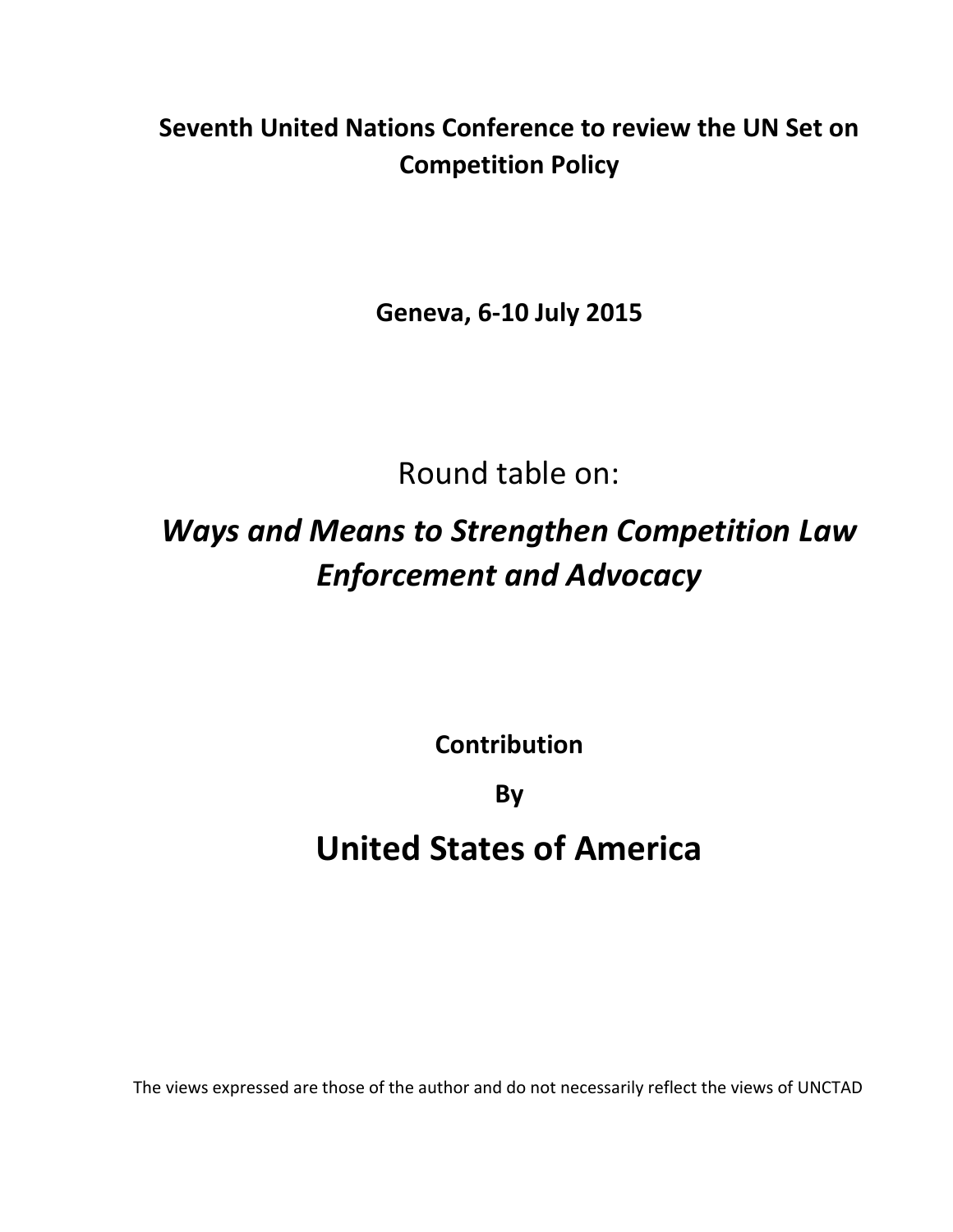#### **I. Introduction**

 $\overline{a}$ 

This submission seeks to expand on the Secretariat's paper with respect to its discussion of the challenges facing the implementation of competition advocacy policies. A common challenge is how a competition agency can create a practical link between competition advocacy and implementation of competition principles by other domestic government agencies. Competition agencies, economists, and many officials responsible for developing public policy understand the benefits of competition policy for consumer welfare. To help advance that understanding with regulators and legislators seeking to advance other policy objectives, many competition agencies have developed a practice of advocating for the incorporation of competition principles in the work of other public institutions.<sup>1</sup>

Persuading legislators and regulators of these competition benefits can be easier said than done. Consumer interests are diffuse, and legislative or regulatory proposals<sup>2</sup> can impede competition in ways that may not be obvious. Financially self-interested industry participants are usually well organized, well resourced, and generally have a keen appreciation of the stakes at hand for their business, and may even have better access to regulators and political leaders. In such an environment, proponents of competition and broad-based consumer welfare often face strong challenges.<sup>3</sup>

The United States antitrust agencies, the Federal Trade Commission ("FTC") and the Antitrust Division of the Department of Justice ("Division"), collectively "the Agencies", have learned that success is more likely when regulators and legislators can identify fundamental values in common. All are likely to recognize the benefits of lower consumer prices, and share an interest in promoting regulatory schemes that minimize harm to competition and consumers. The Agencies' strategy has been to promote an alignment of those interests in favor of a regulatory policy that protects consumers against harm by

 $3$  The importance of competition advocacy has been highlighted in numerous speeches and the work of multilateral organizations. *See, e.g,* Chairwoman Edith Ramirez, The Relationship Between Competition Policy, Productivity, and Economic Crisis: The Case of the United States, Latin America Competition Forum, Lima, Peru (2013), *available at* [http://www.ftc.gov/about-ftc/biographies/edith-ramirez#speeches;](http://www.ftc.gov/about-ftc/biographies/edith-ramirez#speeches)

Commissioner Maureen Ohlhausen, An Ounce of Antitrust Prevention Is Worth a Pound of Consumer Welfare: The Importance of Competition Advocacy and Premerger Notification, before Chilean Competition Day (2013), *available at* [http://www.ftc.gov/system/files/documents/public\\_statements/ounce-antitrust](http://www.ftc.gov/system/files/documents/public_statements/ounce-antitrust-prevention-worth-pound-consumer-welfare-importance-competition-advocacy-premerger/131105mkochilespeech.pdf)[prevention-worth-pound-consumer-welfare-importance-competition-advocacy-](http://www.ftc.gov/system/files/documents/public_statements/ounce-antitrust-prevention-worth-pound-consumer-welfare-importance-competition-advocacy-premerger/131105mkochilespeech.pdf)

[premerger/131105mkochilespeech.pdf](http://www.ftc.gov/system/files/documents/public_statements/ounce-antitrust-prevention-worth-pound-consumer-welfare-importance-competition-advocacy-premerger/131105mkochilespeech.pdf) at 19; Renata Hesse, The Art of Persuasion: Competition Advocacy at the Intersection of Antitrust and Intellectual Property, Seattle 2013, *available at* 

[http://www.internationalcompetitionnetwork.org/uploads/library/doc358.pdf;](http://www.internationalcompetitionnetwork.org/uploads/library/doc358.pdf) International Competition Network, Advocacy Toolkit Part I: Advocacy processes and tools (2011), *available at*

[http://www.internationalcompetitionnetwork.org/uploads/library/doc745.pdf;](http://www.internationalcompetitionnetwork.org/uploads/library/doc745.pdf) OECD, Competition Assessment Toolkit (2010), *available* in English and Spanish at

[http://www.oecd.org/daf/competition/assessment-toolkit.htm.](http://www.oecd.org/daf/competition/assessment-toolkit.htm)

 $1$  This paper was originally developed as a submission to the OECD Latin America Competition Forum for its 2014 meeting in Montevideo, Uruguay.

 $2 \text{ In the interest of brevity, the rest of this paper will refer only to regulatory proposals, although the issues.}$ discussed are applicable to both legislative and regulatory proposals.

[http://www.justice.gov/atr/public/speeches/301596.pdf;](http://www.justice.gov/atr/public/speeches/301596.pdf) International Competition Network, Advocacy and Competition Policy (2002), *available at*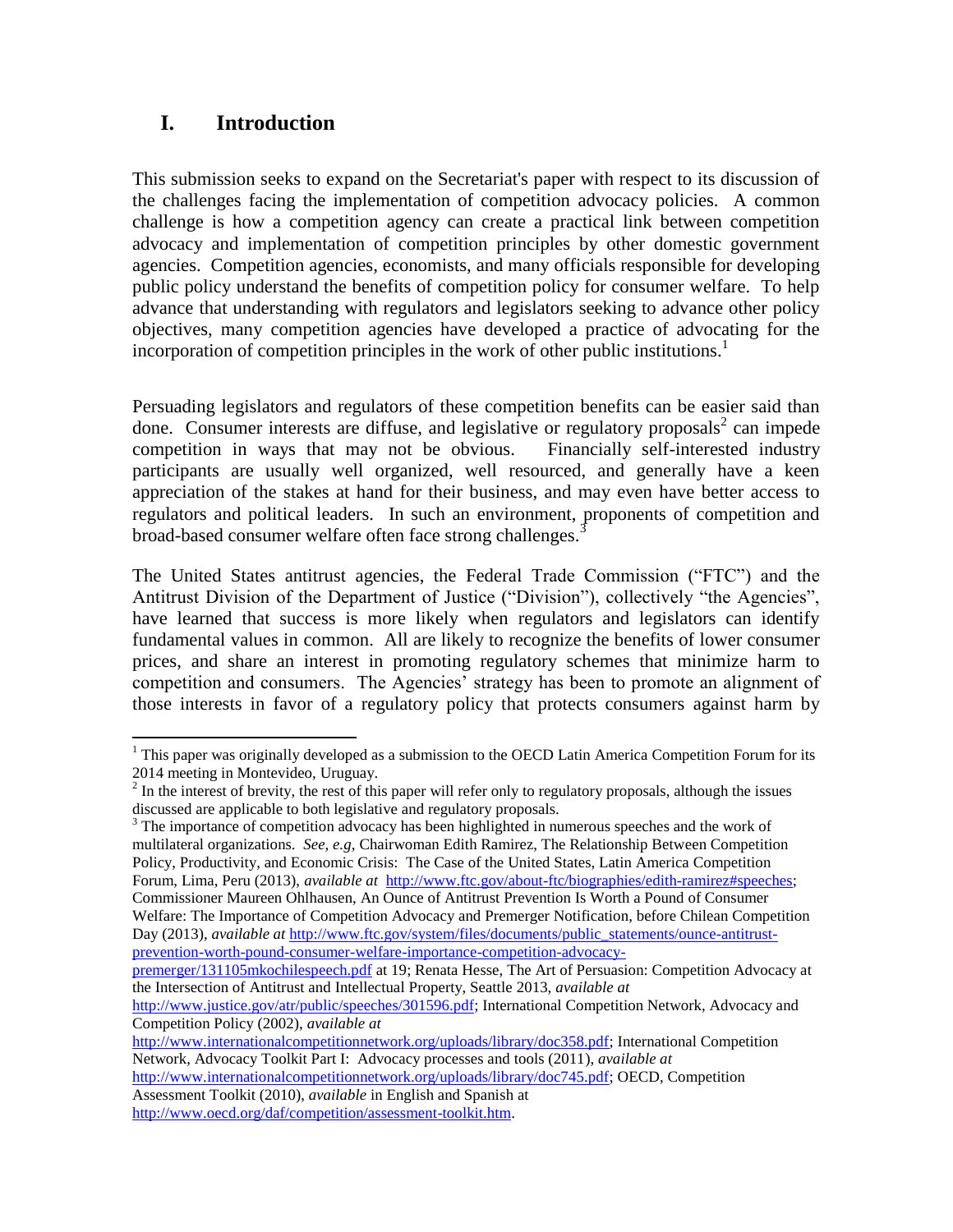ensuring that legitimate regulatory goals are met in ways that are least restrictive of competition. The Agencies have identified several factors that, in their experience, can be particularly helpful in facilitating successful advocacy:

- First, identifying issues that are most likely to matter to consumers.
- Second, establishing relationships with regulators with the goal of helping them understand how competition policy can be closely aligned with both regulatory and consumer interests.
- Third, where possible, encouraging regulators and legislators to consider the impact on consumers of different policy options, and to select an option that imposes the fewest restrictions on competition while achieving other legitimate policy goals.

#### **II. Identification of Issues of Importance to Consumers**

As a tactical matter, an important consideration for an agency engaging in advocacy is to identify issues that will resonate for ordinary consumers. While cases that appeal to consumers are not necessarily those that have the greatest impact on consumer welfare, successful competition advocacy requires building support among policy makers who may not be well-versed in competition policy, and cases with consumer appeal are likely to garner such support. The following are recent examples of such cases. This submission will go on to show how each of these steps were applied in these cases.

 *Dental services.* Traditionally, dental services have been the preserve of dentists who are licensed by individual states. Dental therapists are a relatively new type of "mid-level" provider that offers some of the same basic dental services offered by dentists, and expansion of their services is likely to increase the output of basic dental services, enhance competition, reduce costs, and expand access to dental care. This could especially be true for underserved populations. The Commission on Dental Accreditation (CODA), a non-government organization that establishes standards for dental professionals that are widely accepted and adopted by state dental regulators, is considering standards that are likely to shape the scope of what these new providers will be able to do. CODA proposed to adopt standards for educating dental therapists that would have assumed direct supervision by dentists, likely compromising the ability of these professionals to eventually offer basic dental care independently and thus reducing their beneficial effects for competition and access to care. In effect, the approach placed the work of dental therapists under the control of dentists. Dentists, some of whom believe that dental therapists could offer a new source of lower-cost competition, would thus have been in a position to suppress competition by preventing dental therapists from practicing independently.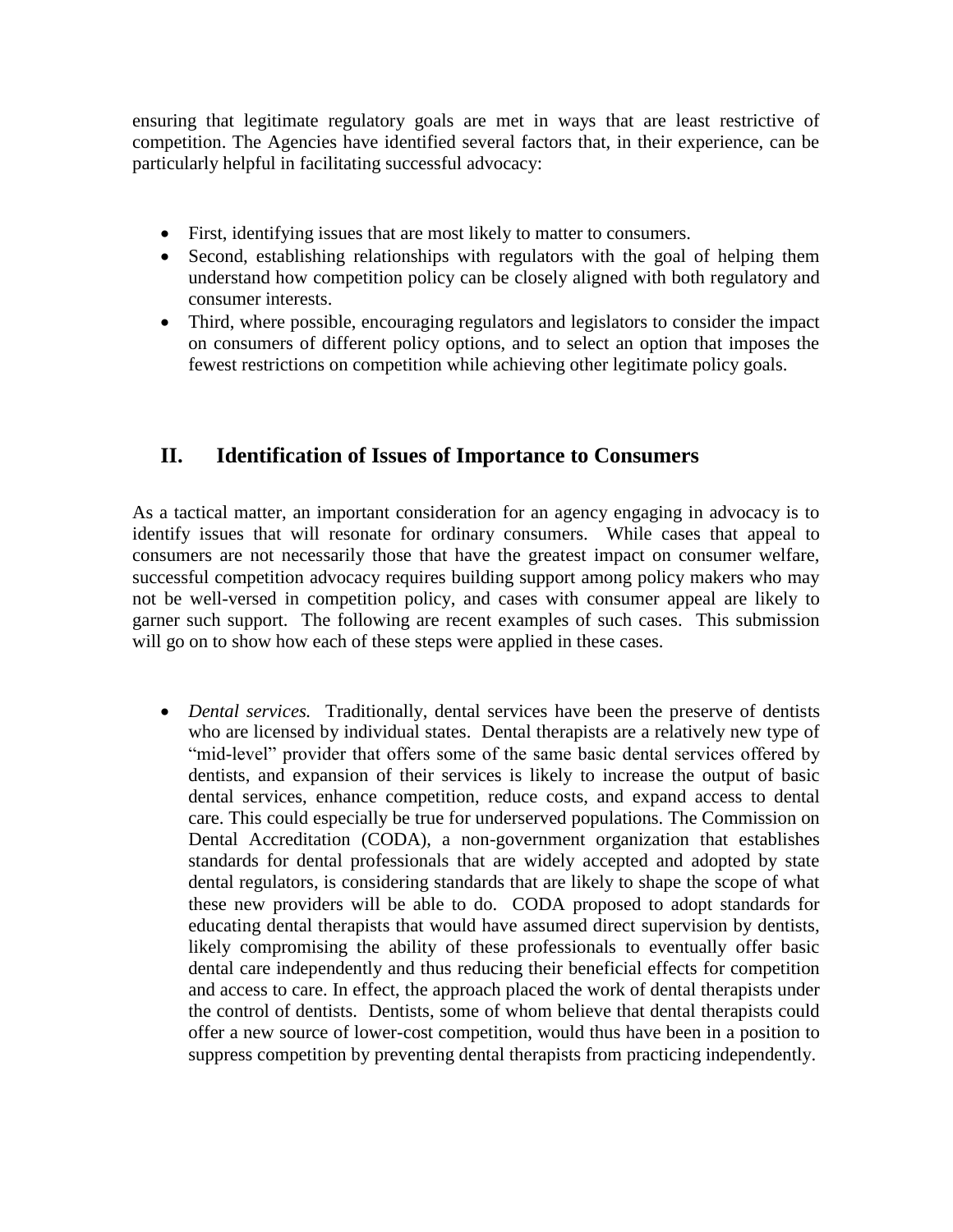- *Advanced practice nursing services.* In the United States, many geographic areas face shortages of primary health care providers. Physicians may be few and far between, and some patients may have trouble obtaining an appointment with a doctor or paying for a doctor's services. Traditionally, nurses and doctors have worked together to coordinate patient care in many different ways, and nurses have been especially important in delivering health care to remote or underserved populations. About a third of the states have allowed advance practice nurse practitioners – nurses with advanced training – to provide some basic health care services independently, without mandatory physician supervision. Physician groups, however, typically have often opposed this type of independent practice. As a result, many states limit the ability of these nursing professionals to practice to the full extent of their training and licensure without physician supervision. For example, in Louisiana, state law prohibited such nurses from practicing unless they had first obtained a written "collaborative practice" agreement with a doctor. Mandatory physician supervision requirements give doctors the power to block market entry by nurses whom they may view as competitors, or to add costs to nurses' services by demanding high fees for such agreements (which presumably would be passed along to consumers in the form of higher prices).
- *New forms of urban transportation services*. Consumers who need urban transportation services traditionally have relied on taxi services, the prices and services of which typically are regulated at the local level. As noted by Chairwoman Ramirez in this Forum last year,<sup>4</sup> incumbent taxi firms and new entrepreneurs have introduced new smartphone applications, sometimes also called digital dispatch services, which have enabled consumers to arrange and pay for transportation in new ways. While these options have proved quite popular with consumers, they have been less popular with many traditional taxi operators who, in many cases, had previously faced little competition. Some traditional operators asked local government regulators to impede or possibly preclude the use of some new smartphone applications, to limit the types of vehicles that could be arranged using smartphone applications, or to restrict the ability of drivers to work with smartphone applications.
- *Services related to real estate transactions.* Buying or selling a home is the largest financial transaction most U.S. residents will ever undertake. The median priced home cost \$184,000 in 2009, and the median commission paid to real estate brokers came close to \$10,000. Overall, Americans paid nearly \$60 billion for brokerage services in 2009. In 2007, the Division launched a new website to educate consumers of real estate brokerage services on the potential benefits that competition can bring.<sup>5</sup> Features of the website include maps identifying states with real estate laws that can inhibit competition and a calculator to help consumers tally their potential savings when brokers pursuing new business models compete for their business. New real estate brokerage models have the potential to reduce the

 $\ddot{\phantom{a}}$ 

<sup>4</sup> *See* Ramirez, *supra* note 3.

<sup>5</sup> *See* http://www.usdoj.gov/atr/public/real\_estate/index.htm.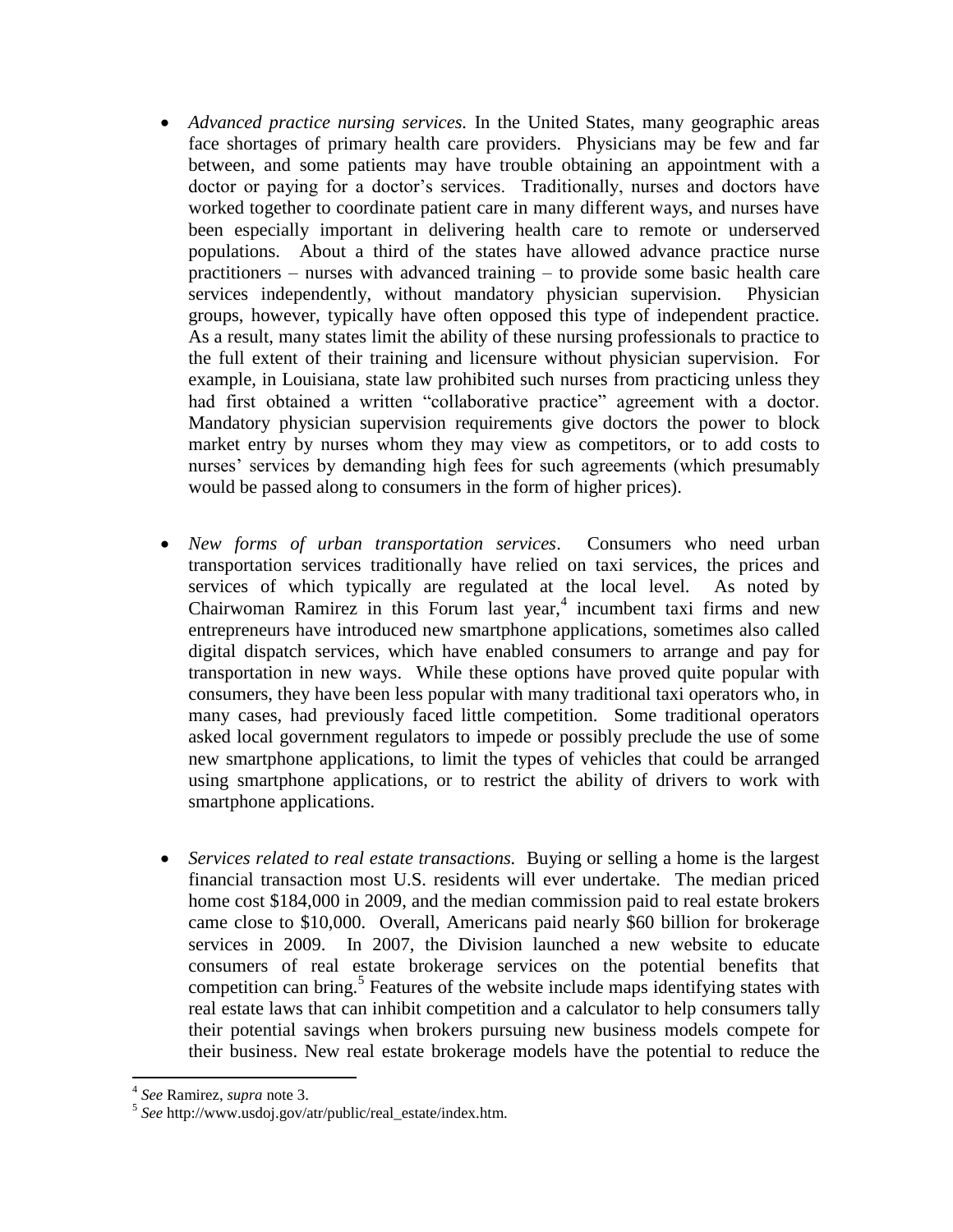estimated median commission paid by home sellers by thousands of dollars; however, a number of states have passed laws making it illegal for brokers to offer rebates and limited-service packages that can benefit customers. Data presented on the website show how the elimination of these types of barriers can save consumers thousands of dollars in real estate commissions when selling or buying a home. The website also explains how consumers are harmed when states forbid competition between lawyers and non-lawyers to conduct real estate closings, and when brokers tailor the rules governing local multiple listing services to exclude lower-cost rivals.

The common theme in each of these examples is that the underlying competition issues have direct and easily understandable implications for ordinary consumers: reduced access to medical services in remote areas; higher dental costs; reduced access to an increasingly popular type of transportation service; and more expensive services for the sale and purchase of real estate.

We do not mean to suggest that regulations that do not have an obvious impact on consumers should be beyond the scope of a competition advocacy strategy. Rather, this discussion suggests that the first competition advocacy interventions of a competition agency might well involve products and services well understood by consumers. Once regulators and legislators come to understand how competition benefits consumers, they may be more readily inclined to apply the same analysis in industries in which the effects on consumers may be less obvious, but are nevertheless of great economic impact.

#### **III. Alignment of Interests Between Regulators and Competition Authorities**

Successful advocacy requires building relationships between the competition agency and the regulator. The foundation of a successful relationship is developing a mutual understanding that the regulator and the competition agency both share the goal of protecting consumers, each relying on its own statutory mandate and expertise. In principle, both competition authorities and regulators share an interest in ensuring consumer access to products and services that meet appropriately formulated minimum standards for health and safety at the lowest price. Those responsible for regulating health care practitioners – such as doctors, dentists, nurses, and dental therapists - are properly charged with, for example, ensuring that treatment is performed only by individuals with sufficient training and competence to meet standards of hygiene and patient care. Municipal regulators of taxi services have legitimate interests, including vehicle safety, insurance, and prevention of deceptive practices. None of these goals conflict with the goals of competition policy.

For their part, competition authorities are charged with ensuring that competition can reduce prices and spur new and innovative ways to deliver services to consumers. These goals should align with regulators' goals. For example, permitting new entry by qualified health care providers is likely to reduce costs and create new health care options to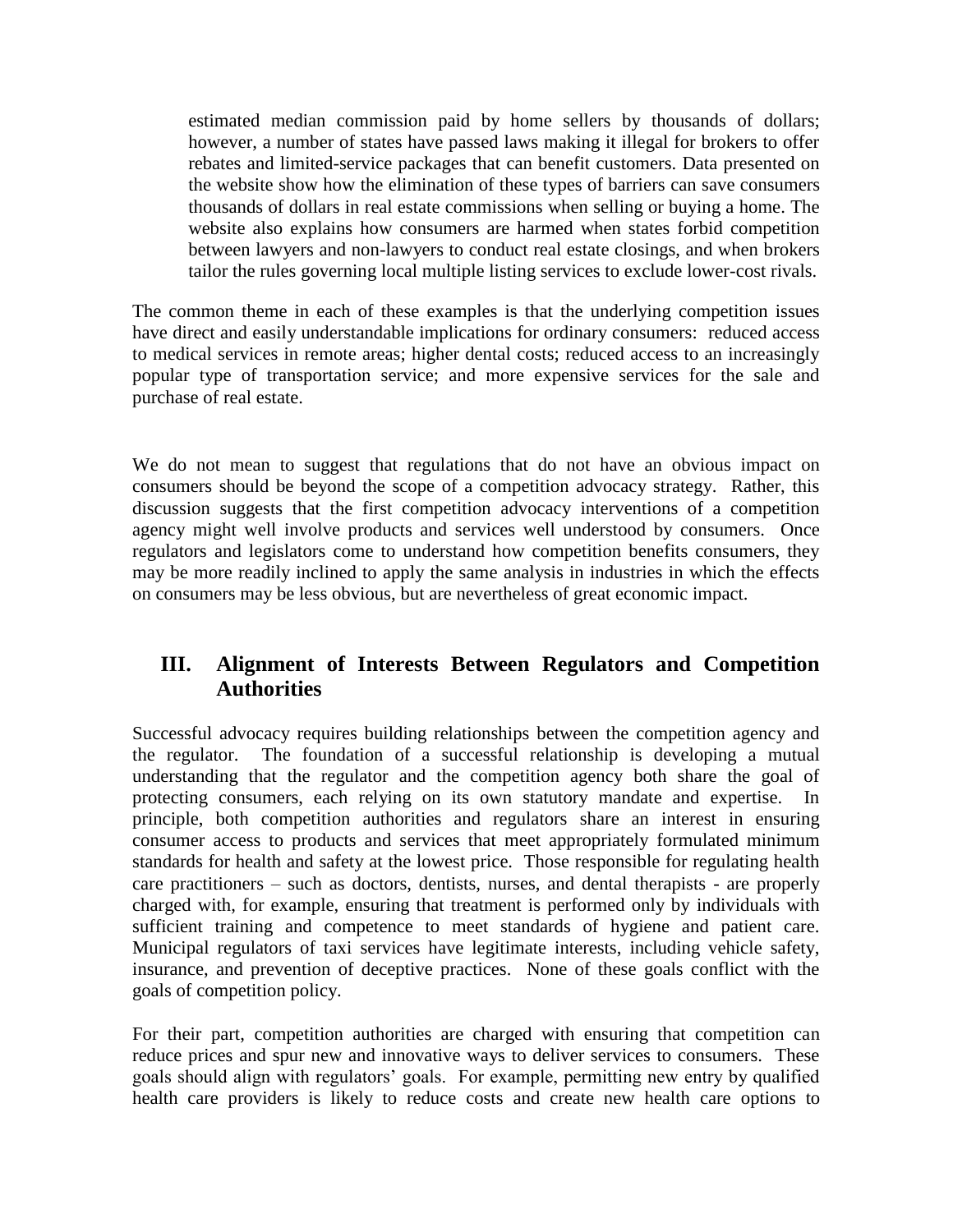consumers. This should align well with health care regulators' goals, as it should facilitate consumers' access to appropriate health care services when needed, instead of deferring care when such options are not available. Similarly, permitting entry by firms that offer more flexible and affordable urban transportation options should be consistent with taxi regulators' goals. The challenge, therefore, is to build alliances with regulators to develop a shared view that competition not only is consistent with regulators' own goals, but also can help further their goals.

Often, this is a slow process. The initial reaction of regulators may be that competition regulators do not understand the regulated sector as well as the regulator. While the regulator may indeed have superior knowledge of the sector, it may not have the same expertise in competition principles. (In many cases, the competition agency will in fact also have developed considerable sectoral expertise.) The competition agency must persuade the regulator that its competition expertise can complement the regulator's sectoral expertise, and ultimately help the regulator to do its job better. The Agencies do this by building working relationships at the staff level. Building this relationship may call as much on interpersonal relations skills as it does on substantive competition expertise. This may be done by attending conferences, establishing liaison arrangements, and most importantly, offering its expertise and analysis to the regulator in a constructive fashion. An approach that puts the regulator on the defensive is unlikely to foster a solid relationship. The goal of such relationship building is that the competition agency and the regulator build a culture of shared problem-solving, whereby both the regulator and the competition experts bring their unique tools and expertise to bear in pursuit of a common goal.

Care must be taken to manage the relationship. While formal intervention receives more publicity, informal intervention, in the form of a telephone call or a private meeting, can help the regulator to understand the issues, and may lead to a better result in many instances as it does not raise concerns about the competition agency making uninvited public statements that could be considered critical of the other agency. The Agencies generally intervene formally when they have been specifically invited to do so or in response to a call for public comments, understanding that an unsolicited opinion is less likely to be seriously considered than one that has been requested.<sup>6</sup> Sensitivity to the needs of the regulator is important. The goal is not to publicly embarrass or undermine support for the regulators, nor to endorse a particular outcome, but to support and persuade them to integrate competition values into their analysis.

Building mutually beneficial relationships may proceed differently with state and federal regulators. In the case of federal regulators, we have continuing common interests that give us a greater opportunity to build long-term partnerships. In the case of state, territorial, and local government bodies, those relationships may be more difficult to build on a sustained basis. Nonetheless, we continually interact with interested parties, such as trade associations and others, who have an interest in the actions of regulators, and the Agencies have good working relationships with state Attorney-General offices responsible for state

<sup>&</sup>lt;sup>6</sup> In some cases, regulatory processes include a formal request for public comment. In those cases, a specific invitation is not necessary.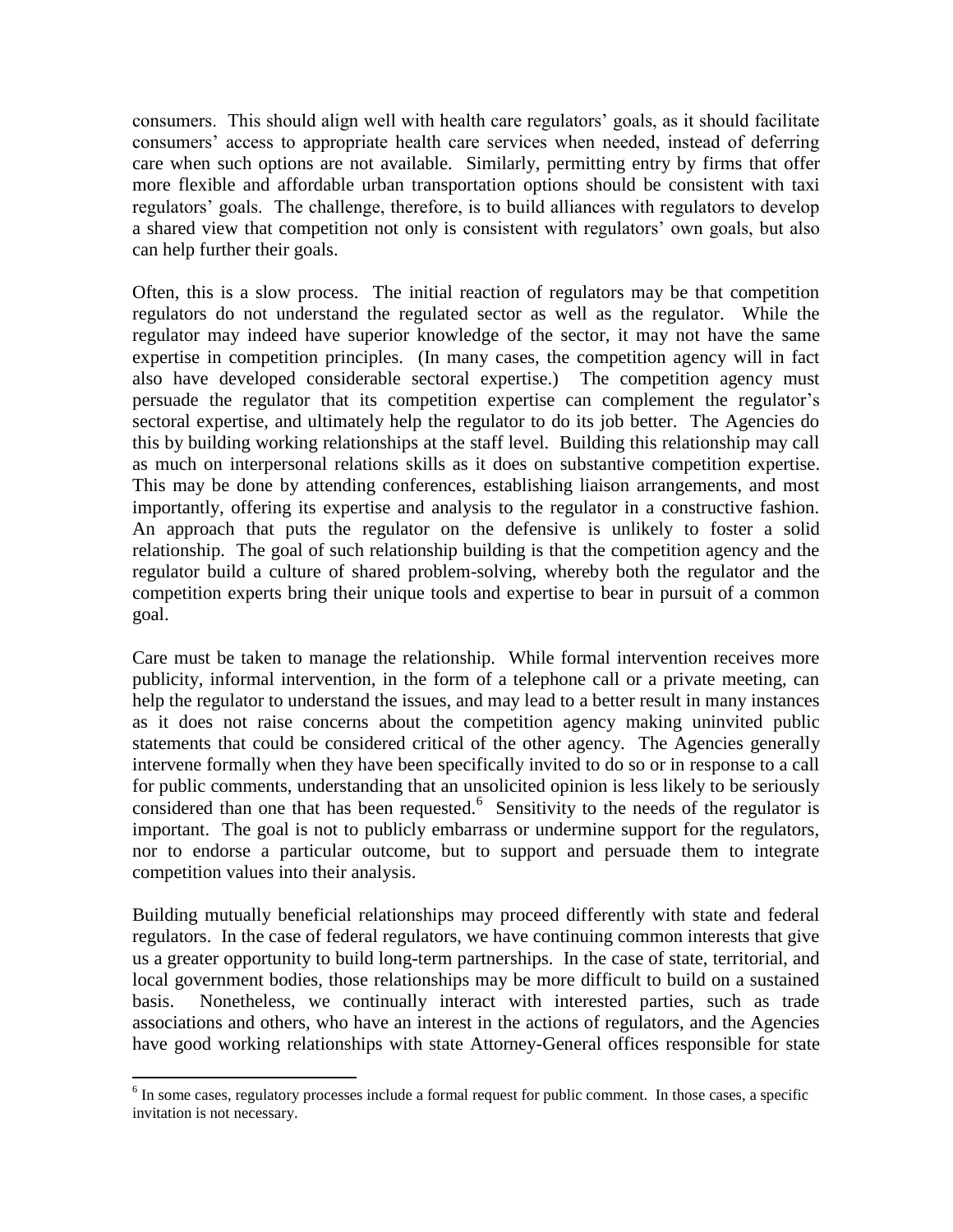antitrust enforcement. In some cases, as in the case of advanced practice registered nurses, we gain introductions to state regulators through these entities.

By nurturing these relationships over time, we demonstrate our interest in and receptivity to learning about prospective regulatory changes that may restrict competition. These relations become an early warning system and, coupled with our monitoring, keep us apprised of new developments, so that we can be proactive in pursing advocacy opportunities.

With regard to promoting relationships with other federal agencies, the Agencies have found the use of "details" to be an effective approach. Agency staff have spent time at other agencies learning more about their substantive work, and staff from selected regulatory agencies have spent time at the Agencies sharpening their understanding of competition policy and principles. Recently, for example, a detailee from a federal agency that works on health care technology issues helped to plan an FTC workshop. This collaboration led to continuing engagement between the two agencies on issues of common interest and provided FTC staff with greater visibility to advocate competition within that agency and with its stakeholders. The relationship has led to frequent behind-the-scenes engagement and consultation on areas of mutual interest. We are helping the health care agency think about ways to promote competition through their policies and programs. They are helping us to better understand how health information technology markets work. They are also assisting us in evaluating problematic conduct that might be worthy of FTC investigation.

Similarly, a Division lawyer recently spent a year working at the Department of Health and Human Services, helping that agency to prepare for implementation of health care restructuring in the US market, and drawing attention to the importance of competition principles in that effort. The Division has also had detailee exchanges, in both directions, with the Federal Communications Commission. Of particular importance to mainstreaming competition policy, in many recent years the Division has seconded a senior economist to spend a year working with the President's Council of Economic Advisors, thereby helping to ensure that competition principles are considered in overall government economic policy.

To be sure, there are times when this approach may not work. There are situations where the regulator's views become so closely aligned with the interests of the regulated sector that the regulator places the industry's interests over those of consumers. This relationship is often referred to as regulatory capture. This can be especially problematic when the regulatory system places regulation directly in the hands of members of the regulated group. The United States Supreme Court recently upheld Agency law enforcement action against regulators when the interests of the regulated have become indistinguishable from the interests of the regulators.<sup>7</sup>

 $\overline{a}$ 

<sup>7</sup> N.C. State Board of Dental Examiners v. FTC, 574 U.S. --- ( 2015), *available at*

http://www.supremecourt.gov/opinions/14pdf/13-534\_19m2.pdf . In that case, the North Carolina state board regulating dentists was comprised of practicing dentists. The board took action to prevent non-dentists from offering teeth whitening services in the state. The dentists contended that they were regulating in the way that the state had envisioned, rendering them immune from antitrust scrutiny under the state action doctrine, which allows politically-accountable state governments to displace competition with regulation under certain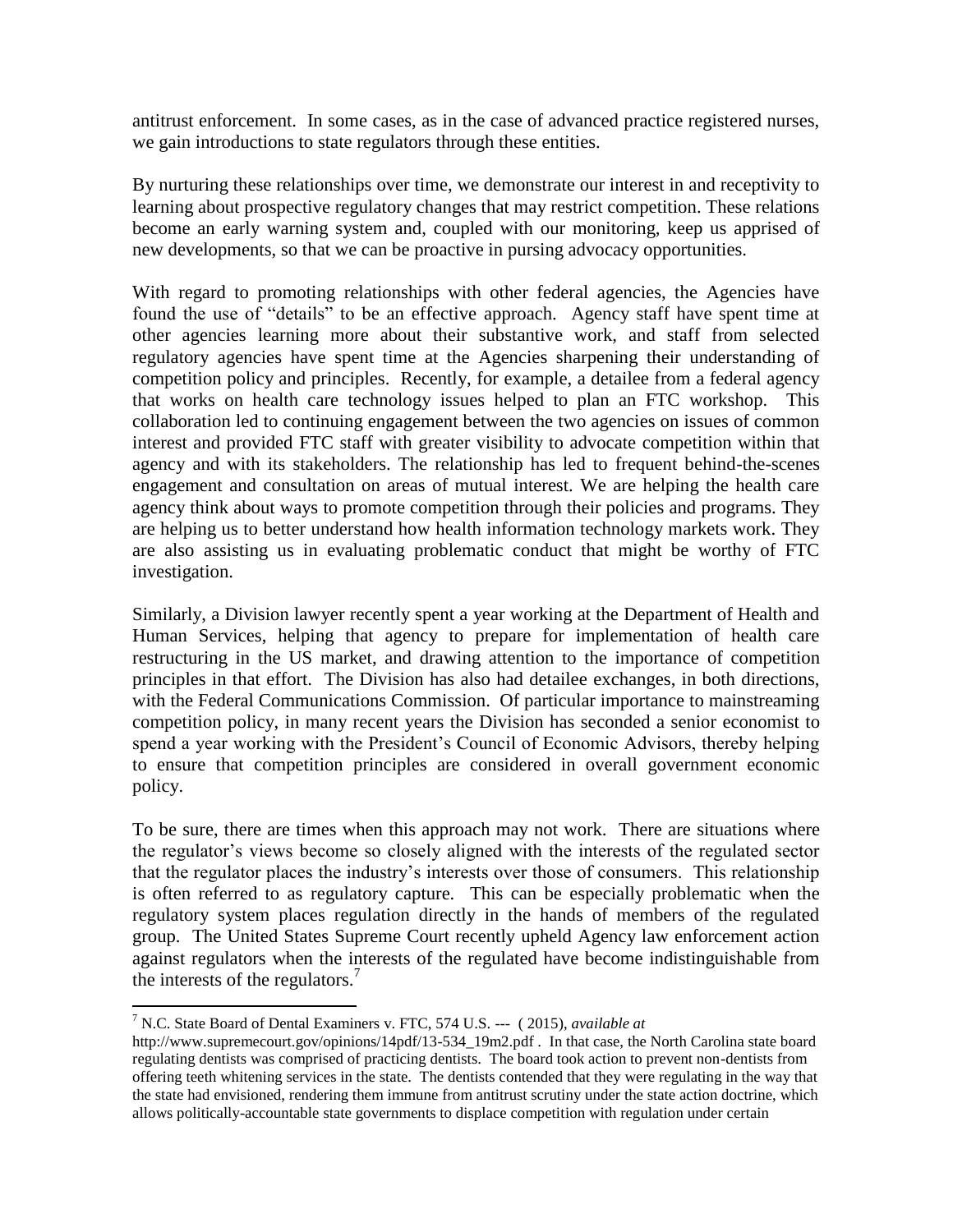#### **IV. Illustrating Approaches to Balancing Competition with Regulatory Goals**

Once suitable topics for intervention have been identified and alliances have been established, what remains is to assist regulators in developing a framework for understanding the costs that anticompetitive regulation may impose and to allow them to identify options that impose the fewest restrictions on competition while achieving other legitimate policy goals. This can be especially useful when the alleged consumer benefits of a regulation are trivial or nonexistent.

On occasion, the FTC has conducted studies that have quantified the cost of regulation. Some years ago, for example, the FTC's Bureau of Economics studied the effects of restrictions on the commercial practice of optometry by taking advantage of a natural experiment – some states imposed such restrictions, while others did not – and measured the differences in price and quality. The price of optometric services proved to be much higher in restrictive jurisdictions, but quality was determined not to have been affected in these jurisdictions.<sup>8</sup> However, studies of this sort can be very expensive, and even if resources are available, such studies can be difficult to conduct in the timeframe necessary to contribute to the regulatory debate. Even if it does not conduct a formal study, the FTC seeks to provide the regulator with an analytical framework that explains how restrictions on competition are likely to affect price and quality, in order to allow the regulator to make its own judgment.

In some cases, Agency competition advocacy might take the form of pointing out the experience of other jurisdictions, citing existing statistical evidence, and demonstrating how competition policy analysis can be performed. For example, in the case of dental therapy, the FTC pointed out that in Australia, where dental therapists have been providing dental care for many years, "dental therapists have practiced autonomously, including diagnosis, treatment planning, care provision, and referrals to dentists as appropriate." FTC staff also identified international studies that spoke to "the safety and quality of care . . . provided by dental therapists as compared to dentists and about their acceptance by the populations served," and noted that in the United States, evaluations of a dental therapy program in Alaska "show that [dental therapists] are performing within their scope of practice, patients are satisfied with their care, and there is no significant difference between the quality of the

1

circumstances. The case ultimately went to the United States Supreme Court, which upheld the FTC's position and ruled that even when an association of market participants has been given some regulatory powers by the state, its members may not collude to exclude new entrants, or engage in other anticompetitive actions, without active supervision by neutral parties. *See also U.S. v. National Association of Realtors*, documents available at [http://www.justice.gov/atr/cases/nar.htm,](http://www.justice.gov/atr/cases/nar.htm) Massachusetts Board of Registration in Optometry, 110 F.T.C. 549 (1988).

<sup>&</sup>lt;sup>8</sup> Federal Trade Commission, Bureau of Economics, STAFF REPORT ON EFFECTS OF RESTRICTIONS ON ADVERTISING AND COMMERCIAL PRACTICE IN THE PROFESSIONS: THE CASE OF OPTOMETRY (1980).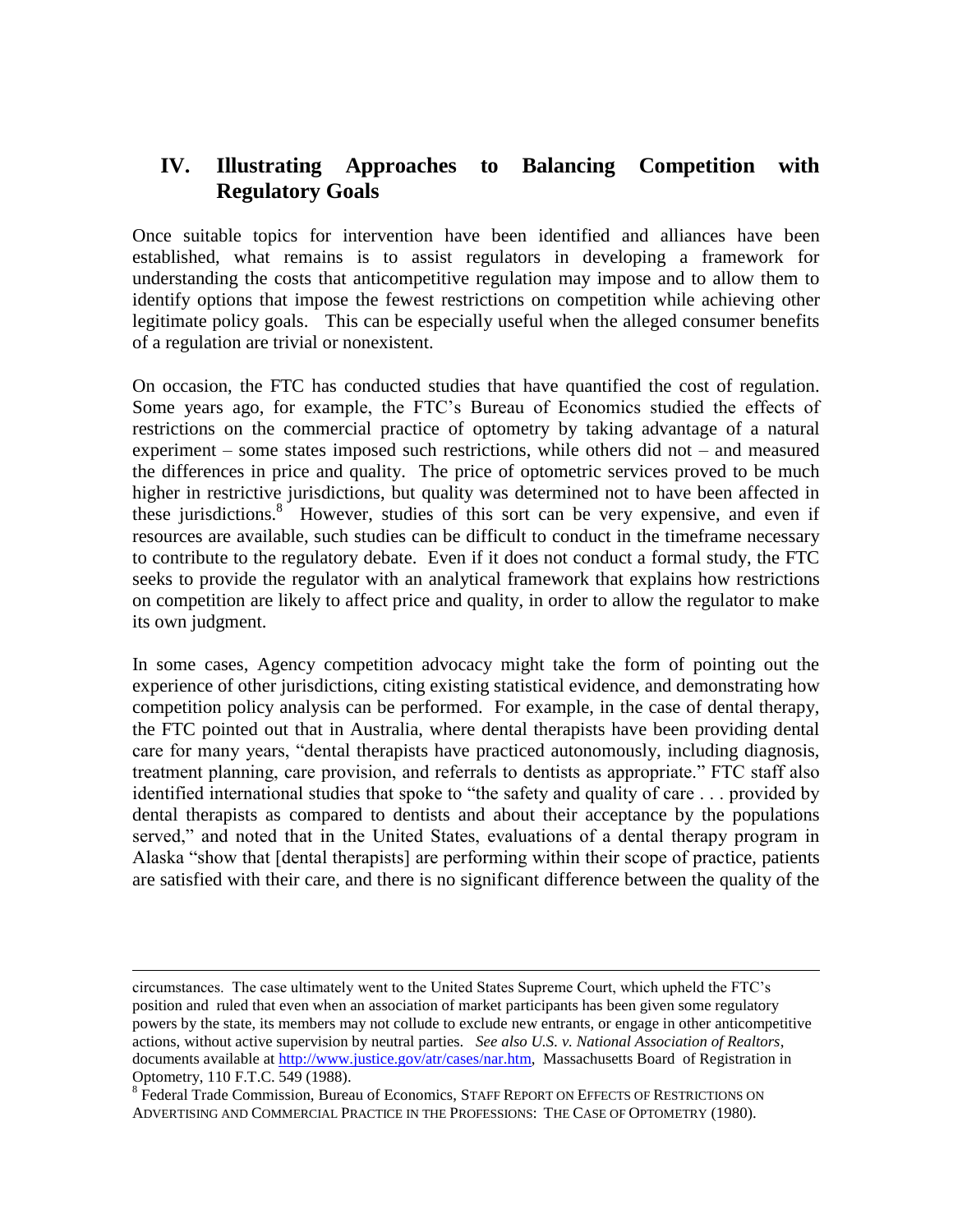treatment provided by the [dental therapists] as compared with dentists."<sup>9</sup>

In the case of transportation services, the FTC identified the types of consumer harm that might be expected to follow from particular aspects of proposed regulation. The FTC pointed out, for example, that:

- Requiring vehicles to weigh at least 3,200 pounds could exclude certain lighter, more fuel efficient, and more environmentally friendly vehicles from being used, which might prevent firms from competing on the basis of fuel efficiency;
- Requiring levels of insurance exceeding those required for incumbent service providers adds costs but does not serve any actual public safety concern;
- Requiring vehicles to be blue or black could restrict both the availability of vehicles and the ways that sedan services might compete using distinctive branding based on color; and
- Prohibiting a digital dispatch service from making a "substantial change" to its dispatch or payment solution for taxicabs or digital payment system without regulatory approval could restrict the ability of digital dispatch services to update their software in a regular, timely manner.

This kind of analysis could be helpful to a regulator that did not have an opportunity to evaluate, or experience in evaluating the competitive effects of regulation.<sup>10</sup>

In the case of an advance practice nursing advocacy to the State of West Virginia, the FTC began with statistics illustrating the extent of the problem of lack of access to health care services and went on to identify some of the potentially hidden costs that the proposed restrictions might impose. It cited evidence that requiring advance practice nurses to sign affiliation agreements with doctors effectively required nurses to pay for such agreements. "Unless these arrangements involve true and beneficial supervision," the FTC pointed out, "they raise the possibility that [advanced practice nurses] are not compensating physicians for their time, but rather for the potential loss of income some physicians believe may occur as a result of [advanced practice nurses'] entry into the primary care marketplace. Such payments raise the costs of practice, likely resulting in fewer independently practicing [advanced practice nurses] and higher prices (without any improvement in the quality of care provided)." The FTC also identified that advance practice nurses in some areas were unable to find any physician who would sign an affiliation agreement, thus making it impossible for the nurse to practice. $\frac{11}{11}$ 

 $\overline{a}$ 

<sup>9</sup> Letter from FTC Staff to Commission on Dental Accreditation (2013), *available at* [http://www.ftc.gov/sites/default/files/documents/advocacy\\_documents/ftc-staff-comment-commission-dental](http://www.ftc.gov/sites/default/files/documents/advocacy_documents/ftc-staff-comment-commission-dental-accreditation-concerning-proposed-accreditation-standards-dental/131204codacomment.pdf)[accreditation-concerning-proposed-accreditation-standards-dental/131204codacomment.pdf.](http://www.ftc.gov/sites/default/files/documents/advocacy_documents/ftc-staff-comment-commission-dental-accreditation-concerning-proposed-accreditation-standards-dental/131204codacomment.pdf)

<sup>10</sup> Letter from FTC Staff to Cite District of Columbia Taxicab Commission (2013), *available at* [http://www.ftc.gov/sites/default/files/documents/advocacy\\_documents/ftc-staff-comments-district-columbia](http://www.ftc.gov/sites/default/files/documents/advocacy_documents/ftc-staff-comments-district-columbia-taxicab-commission-concerning-proposed-rulemakings-passenger/130612dctaxicab.pdf)[taxicab-commission-concerning-proposed-rulemakings-passenger/130612dctaxicab.pdf.](http://www.ftc.gov/sites/default/files/documents/advocacy_documents/ftc-staff-comments-district-columbia-taxicab-commission-concerning-proposed-rulemakings-passenger/130612dctaxicab.pdf)

<sup>&</sup>lt;sup>11</sup> Prepared Statement of FTC Staff Before Subcommittee A of the Joint Committee on Health of the State of West Virginia Legislature on the Review of West Virginia Laws Governing the Scope of Practice for Advance Practice Registered Nurses and Consideration of Possible Revisions to Remove Practice Restrictions (2012), *available at* [http://www.ftc.gov/sites/default/files/documents/advocacy\\_documents/ftc-staff](http://www.ftc.gov/sites/default/files/documents/advocacy_documents/ftc-staff-testimony-subcommittee-wv-legislature-laws-governing-scope-practice-advanced-practice/120907wvatestimony.pdf)[testimony-subcommittee-wv-legislature-laws-governing-scope-practice-advanced](http://www.ftc.gov/sites/default/files/documents/advocacy_documents/ftc-staff-testimony-subcommittee-wv-legislature-laws-governing-scope-practice-advanced-practice/120907wvatestimony.pdf)[practice/120907wvatestimony.pdf.](http://www.ftc.gov/sites/default/files/documents/advocacy_documents/ftc-staff-testimony-subcommittee-wv-legislature-laws-governing-scope-practice-advanced-practice/120907wvatestimony.pdf)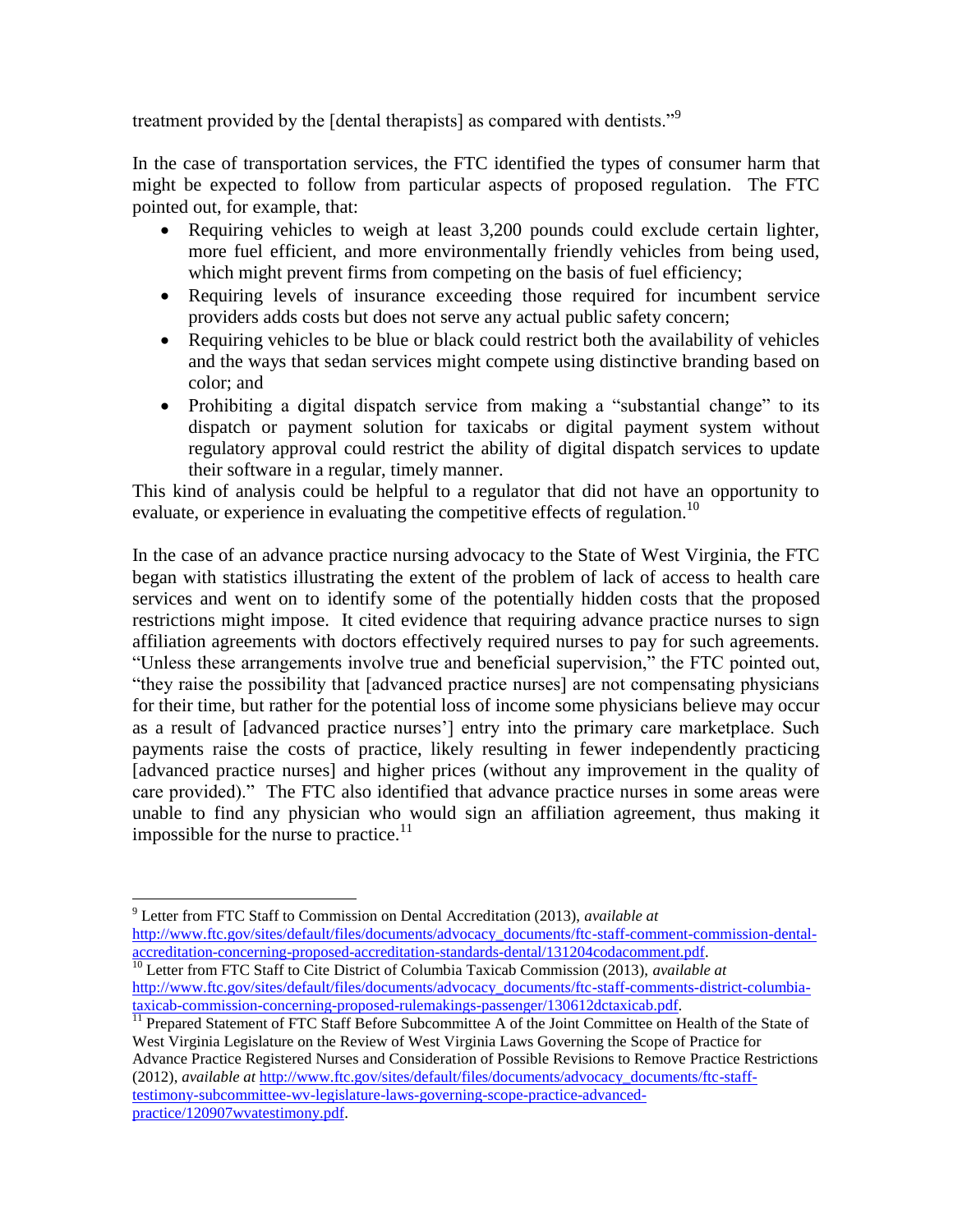In the case of real estate transaction services, the Agencies over the years have filed comments with a large number of entities, at the state or municipal level, responsible for regulating these services. In 2008, for example, the Division wrote to the Montana Board of Realty Regulation, urging the Board to include in proposed regulations on real estate brokerage services an option for consumers to waive minimum service requirements. The DOJ letter noted that the vast majority of states allow consumers to select and purchase only those real estate brokerage services they want, thereby allowing consumers to save thousands of dollars when selling their homes, and forcing traditional full-service brokers to compete harder, putting downward pressure on the price of their services. The letter described developments in the industry as traditional brokers faced increasing competition from fee-for-service brokers who charge only for those services the consumer chooses to buy. These fee-for-service brokers "unbundle" the package of real estate services offered by traditional real estate brokers and charge a fixed or hourly fee for specific services, such as listing the home in the Multiple Listing Service, negotiating or closing contracts, or providing advice on matters such as pricing the home. Consumers who are willing to do some of the work themselves can negotiate a customized package of services from a feefor-service broker. These new brokerage models enable consumers to save thousands of dollars by allowing them to purchase only those services they want. Those savings are similar to the savings some consumers realize when they choose to purchase cars that have fewer options; if every consumer had to buy every option the manufacturer offers, most would pay more.

#### **V. Effectiveness of Advocacy Intervention**

The FTC has analyzed the effectiveness of its advocacy efforts, and has identified several conditions that make the success of this approach more likely. In surveys of advocacy recipients, the FTC found that in most cases, its recommendations received consideration and often achieved the desired result. Respondents agreed that the quality of the arguments was important.<sup>12</sup> The FTC also learned that, apart from cases in which the regulator had formally requested public comment, it was useful to have an invitation before intervening. When the FTC's recommendations were specifically solicited, at least some degree of success was more likely.

#### **VI. Conclusion**

Bringing competition policy into the mainstream of public policy is a necessary tool for competition agencies. Fortunately, in addition to experience gained at the national level, a significant body of work has gone into creating such tools. The OECD Competition Assessment Toolkit, for example, contains tools to assist governments in evaluating new and existing draft laws and regulations at the national and subnational level.<sup>13</sup> The

 $\ddot{\phantom{a}}$ 

<sup>12</sup> *See* Ohlhausen, *supra* note 3, at 19.

<sup>13</sup> S*ee* OECD, *supra* note 2.